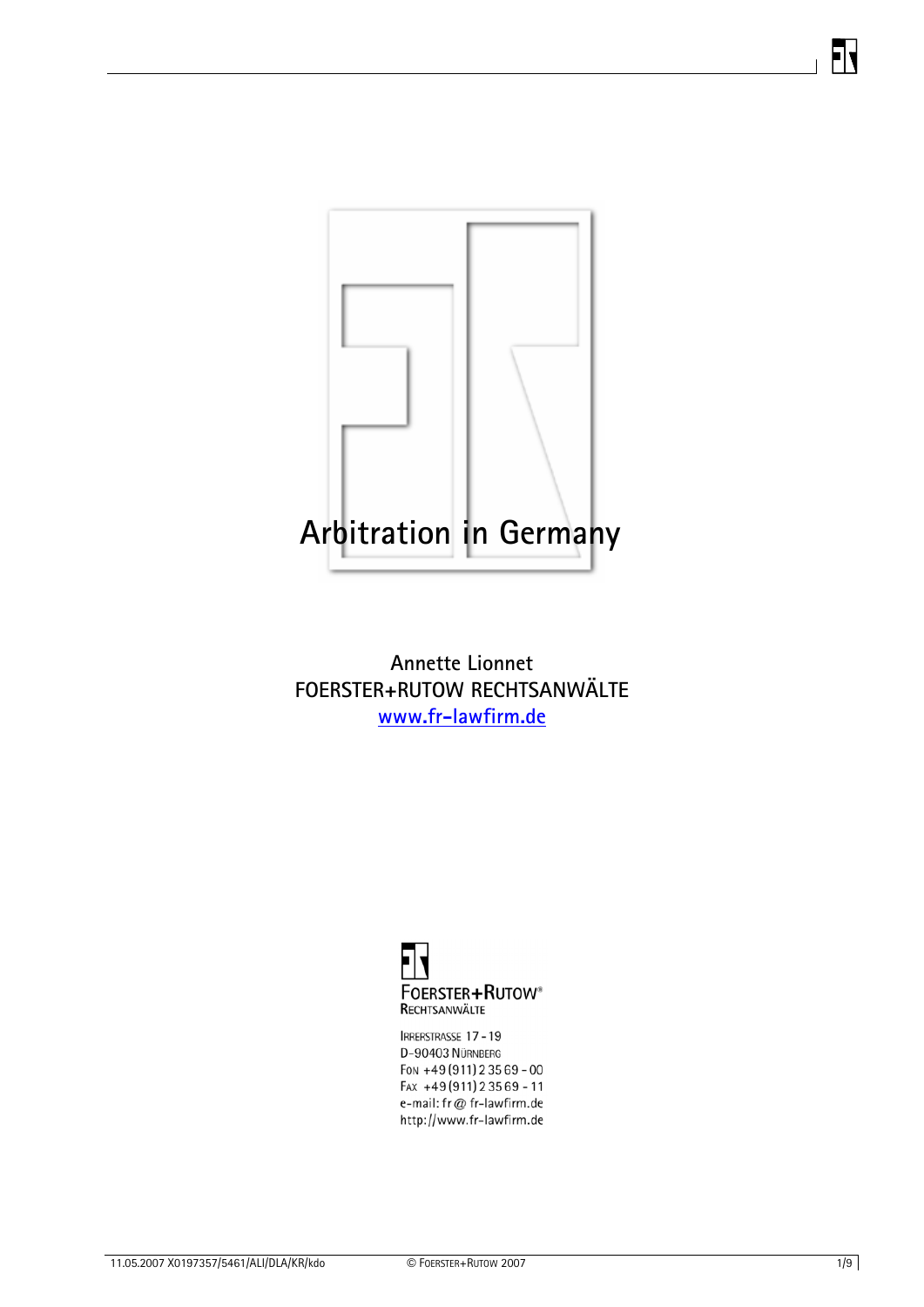| 1.               |  |
|------------------|--|
| 2.               |  |
| 2.1              |  |
| 2.2              |  |
| 3.               |  |
| 3.1              |  |
| 3.2              |  |
| 3.3              |  |
| 3.3.1            |  |
| 3.3.2<br>3.3.3   |  |
| 3.3.4            |  |
| 3.3.5            |  |
| 3.3.6            |  |
| 4.               |  |
| 5.               |  |
| 6.               |  |
| $\overline{7}$ . |  |
| 7.1              |  |
| 7.2              |  |
| 7.3              |  |
| 8.               |  |
| 9.               |  |
| 10.              |  |
|                  |  |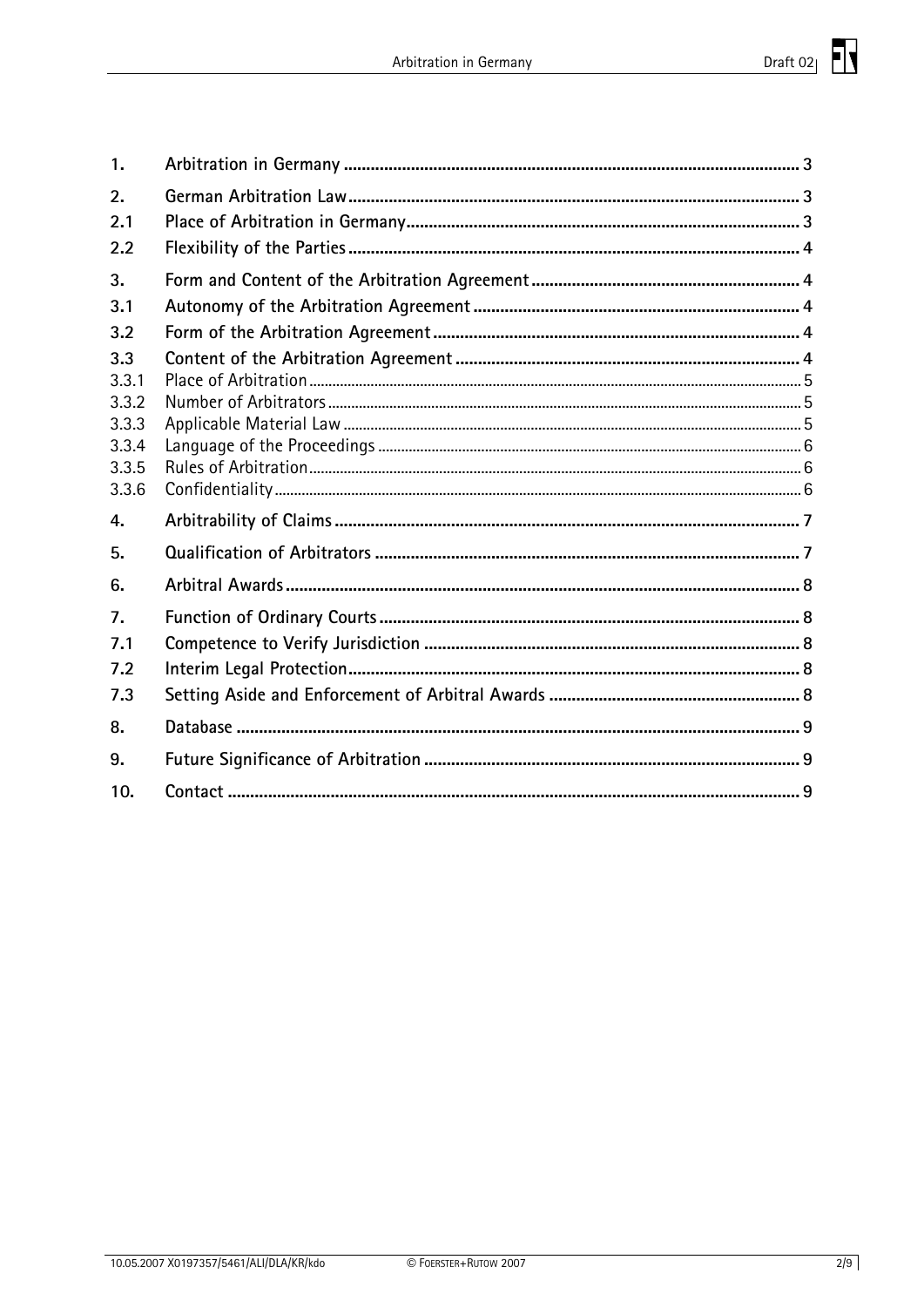# <span id="page-2-0"></span>**1. Arbitration in Germany**

When amending the arbitration law<sup>[1](#page-2-1)</sup> in 1998, German lawmakers made allowance for the increased importance of arbitration for business and adopted the globally recognized<sup>[2](#page-2-2)</sup> "UNCITRAL Model Law on International Commercial Arbitration-1985" (Model Law - ML) $<sup>3</sup>$  $<sup>3</sup>$  $<sup>3</sup>$  with very few modifications.</sup>

Germany has been a member of the "Convention on the Recognition and Enforcement of Foreign Arbitral Awards - the New York Convention - 1958 (NYC)"<sup>[4](#page-2-4)</sup> since 1961.

Via the "Deutsche Institution für Schiedsgerichtsbarkeit e.V." (DIS)<sup>[5](#page-2-5)</sup> (German Institution for Arbitration), Germany has an internationally accepted arbitration institution, which administers both national and international arbitral proceedings according to the DIS Arbitration Rules of 1998 (DIS-Rules 98)<sup>[6](#page-2-6)</sup>. The DIS has approximately 800 members from Germany and other countries. The number of DIS arbitral proceedings – including those involving foreign parties – has increased in the last few years.

#### **2. German Arbitration Law**

#### **2.1 Place of Arbitration in Germany**

The applicable arbitration law is determined by the agreement on the place of arbitration. If the parties specify Nuremberg, for example, as the place of arbitration in their arbitration agreement, then the German Arbitration Law<sup>[7](#page-2-7)</sup> is automatically applied<sup>[8](#page-2-8)</sup>.

The German Arbitration Law is available to parties in a number of languages $^{\circ}$ , as is the Model Law<sup>[10](#page-2-10)</sup>, which was absorbed by the German Arbitration Law with only a few changes. Thus, before entering into the arbitration agreement and before initiating arbitral proceedings, the parties can easily obtain an overview of the legal framework e.g. regarding the requirements for an effective arbitration agreement and the conduct of the proceedings.

1

<span id="page-2-1"></span><sup>1</sup> §§ 1025 ff. Zivilprozessordnung (ZPO) (code of civil procedure- German Arbitration Law) 2

<span id="page-2-2"></span><sup>&</sup>lt;sup>2</sup> Currently adopted by more than 51 states; Status  $\frac{www.uncitral.org}{3}$ 

<span id="page-2-3"></span>www.uncitral.org 4

Currently ratified by more than 142 states; www.uncitral.org

<span id="page-2-5"></span><span id="page-2-4"></span><sup>5</sup> In accordance with the articles of association, headquarters in Berlin and head office in Cologne; www.dis-arb.de

<span id="page-2-6"></span><sup>6</sup> Current version dated 07/01/1998

<span id="page-2-7"></span><sup>7</sup> §§ 1025 ff ZPO

<span id="page-2-8"></span><sup>8</sup> In addition to the application of arbitration law, selecting the place of arbitral proceedings also determines the jurisdiction of the ordinary courts, which are responsible for interim legal arrangements and for the setting aside or recognition of arbitral awards.<br><sup>9</sup> On the home page of DIS www.dis-arb.de in German, English, French, Spanish, and Russian

<span id="page-2-10"></span><span id="page-2-9"></span><sup>&</sup>lt;sup>10</sup> In the six official languages of the United Nations (Arabic, Chinese, English, French, Russian, and Spanish) www.uncitral.org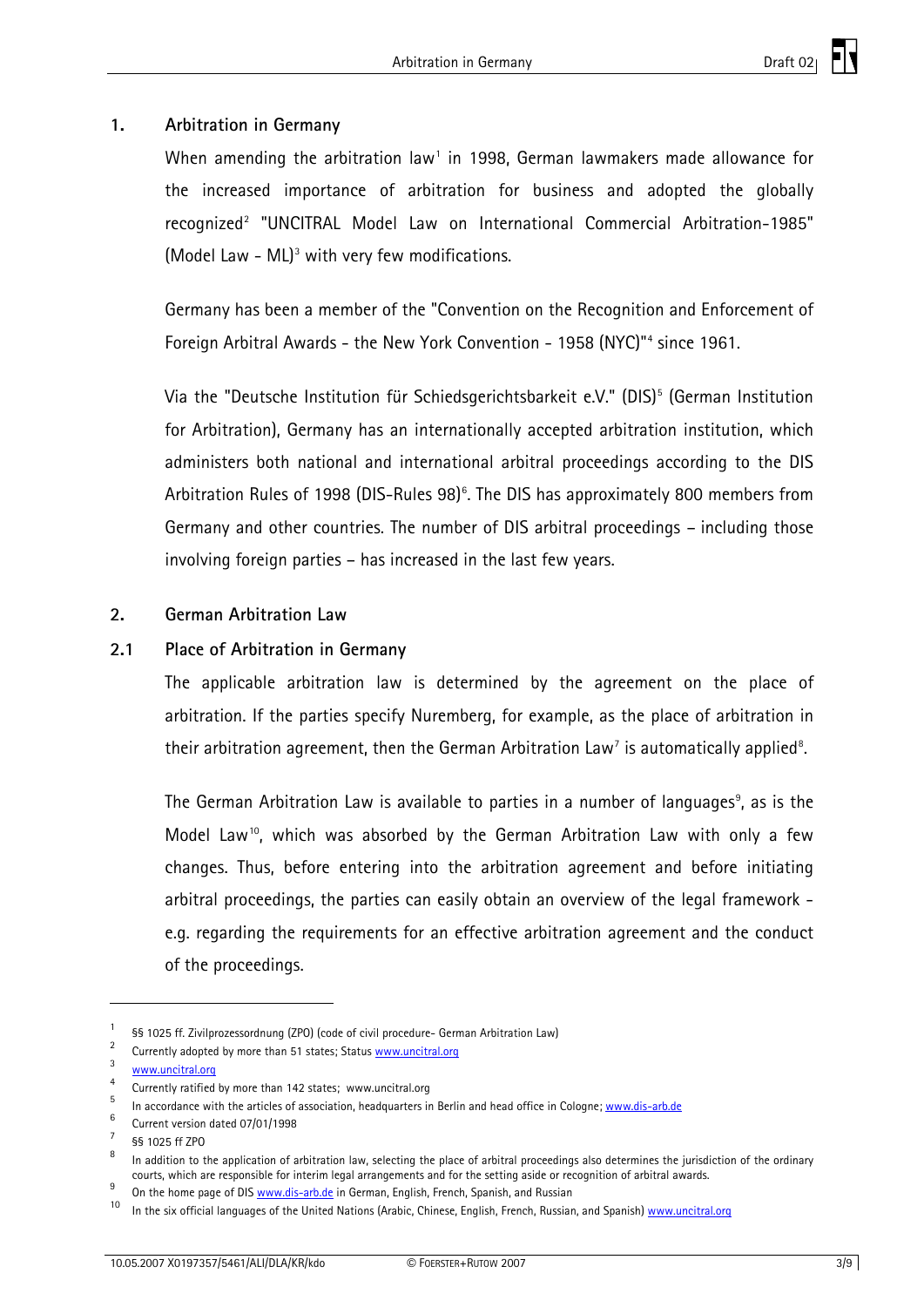# <span id="page-3-0"></span>**2.2 Flexibility of the Parties**

German Arbitration Law grants parties a high degree of flexibility when conducting arbitral proceedings. This includes the selection of an arbitration institution (e.g., DIS or ICC in Paris) as administering institution and the application of its arbitration rules. If no compulsory rules exist, the conduct of the arbitral proceedings is subject to the agreements between the parties. Compulsory rules include, for example, a party's right to present its case and the equal treatment of all parties.

## **3. Form and Content of the Arbitration Agreement**

## **3.1 Autonomy of the Arbitration Agreement**

As in most arbitration laws, the autonomy principle of the arbitration agreement<sup>[1](#page-3-1)1</sup> also applies in Germany, which means that the arbitration agreement is always conceived as a contract that is independent of the main contract. This also applies if the arbitration agreement is simply included as a clause in the main contract. The autonomy principle has the legal advantage that a possible invalidity of the main contract does not automatically infect the arbitration agreement, and the arbitral tribunal in this case maintains jurisdiction to adjudicate the legal dispute.

## **3.2 Form of the Arbitration Agreement**

According to the international standard of the New York Convention<sup>[1](#page-3-2)2</sup>, the arbitration agreement must be stipulated in writing, i.e., it must be contained in a contract signed by the parties or in written correspondence (letter, fax, or telegram) exchanged by the parties. Like the Model Law, the German Arbitration Law has adopted this formal regulation<sup>[1](#page-3-3)3</sup>, but implements some simplifications of the written form requirement, such as allowing arbitration agreements in general terms and conditions. However, international recognition and enforcement of arbitral awards is only guaranteed if the New York Convention's written form requirement for arbitration agreements is observed.

## **3.3 Content of the Arbitration Agreement**

An arbitration agreement must include not only the exclusion of ordinary jurisdiction regarding decisions on legal disputes, but also regulations as to the place of arbitration,

<span id="page-3-1"></span><sup>11 § 1040</sup> Abs, 1 ZPO, Art. 16 Sect. 2 and 3 ML

<span id="page-3-2"></span><sup>12</sup> Art. II Sect. 2 NYC

<span id="page-3-3"></span><sup>§ 1031</sup> ZPO, Art. 7. ML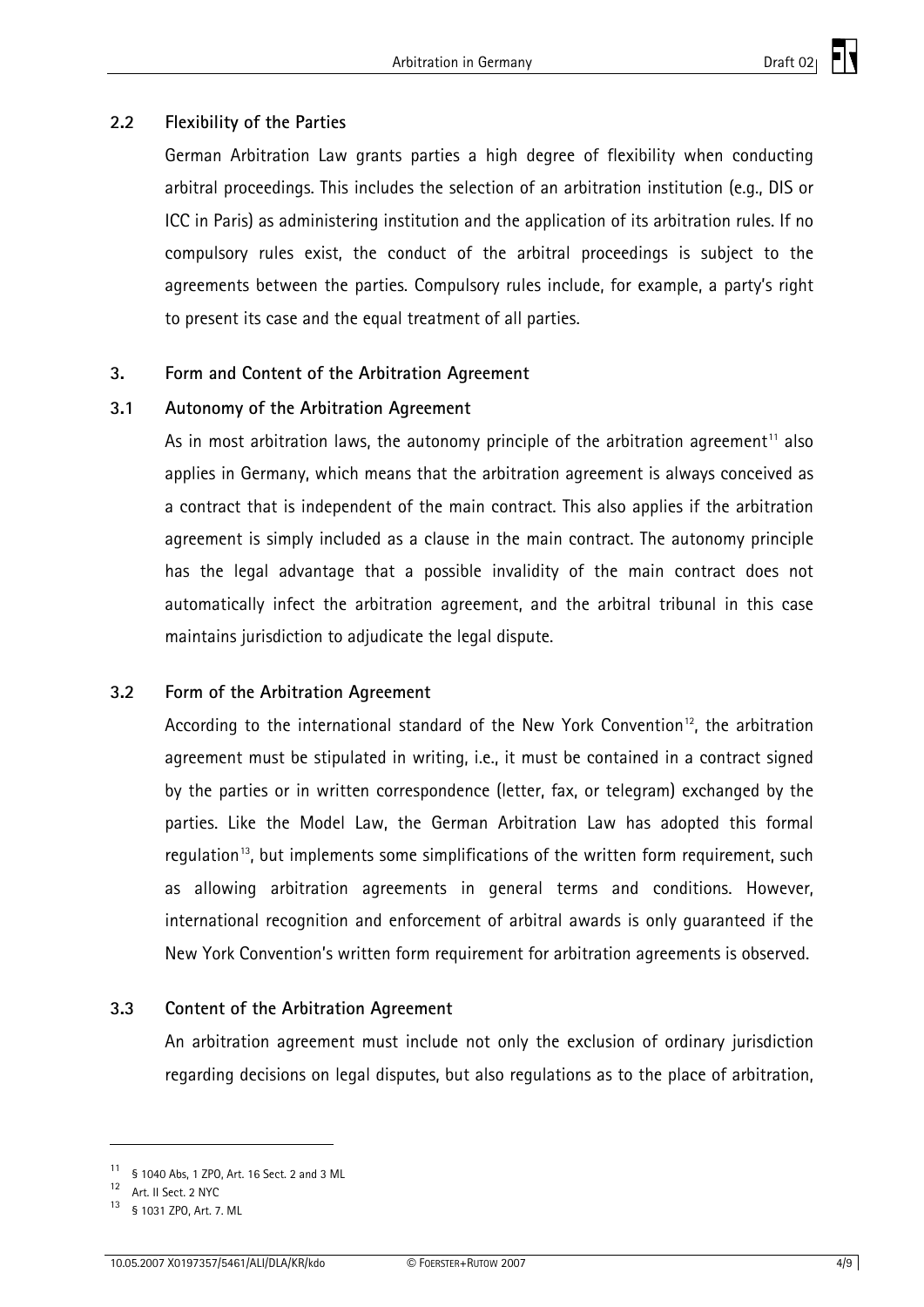<span id="page-4-0"></span>the number of arbitrators, the applicable material law, the language, the rules of arbitration, and, if required, confidentiality.

### **3.3.1 Place of Arbitration**

As already mentioned [\(2.\)](#page-2-0), specifying of the place of arbitration is an essential stipulation with far-reaching consequences. The place of arbitration must be differentiated from the meeting place of the arbitral tribunal. The parties and the arbitral tribunal are free to determine the meeting place, without this having any impact on the place of arbitration. If the parties have agreed on Nuremberg as the place of arbitration, for example, then the German Arbitration Law shall apply even if the arbitral tribunal and the parties meet for the proceedings in Zurich.

#### **3.3.2 Number of Arbitrators**

According to German Arbitration Law, parties are free to determine the number of arbitrators. If the parties fail to designate the number, the arbitral tribunal shall consist of three arbitrators<sup>[14](#page-4-1)</sup>. A corresponding regulation can also be found in the DIS-Rules 98[1](#page-4-2)5. In case the arbitral tribunal consists of three arbitrators, each party can choose an independent arbitrator in whom it trusts. These two arbitrators shall then nominate the third arbitrator to be the chairperson of the arbitral tribunal.

#### **3.3.3 Applicable Material Law**

German Arbitration Law allows parties to freely determine which material law shall be applied<sup>[1](#page-4-3)6</sup>. The parties can therefore determine the provisions of material law according to which the arbitral tribunal must render the arbitral award. German procedural law provides that the arbitral tribunal must decide according to the applicable material law and is only allowed to decide "ex aequo et bono" or as "amiable compositeur" if the parties have expressly authorized the tribunal to do so. It stands to reason that differences often exist between the various legal systems, which could be decisive in the event of a dispute. It is therefore recommended that parties always come to an agreement in advance as to the applicable material law. If the parties have not agreed on the applicable material law, German Arbitration Law<sup>[1](#page-4-4)7</sup> provides that the laws of the

<span id="page-4-1"></span><sup>14 § 1034</sup> Abs. 1 ZPO, Art. 10 ML

<span id="page-4-2"></span><sup>15 § 3</sup> DIS-Rules 98

<span id="page-4-3"></span><sup>16 § 1051</sup> ZPO, Art. 26 ML

<span id="page-4-4"></span><sup>§ 1051</sup> Sect. 2 ZPO, Art. 26 ML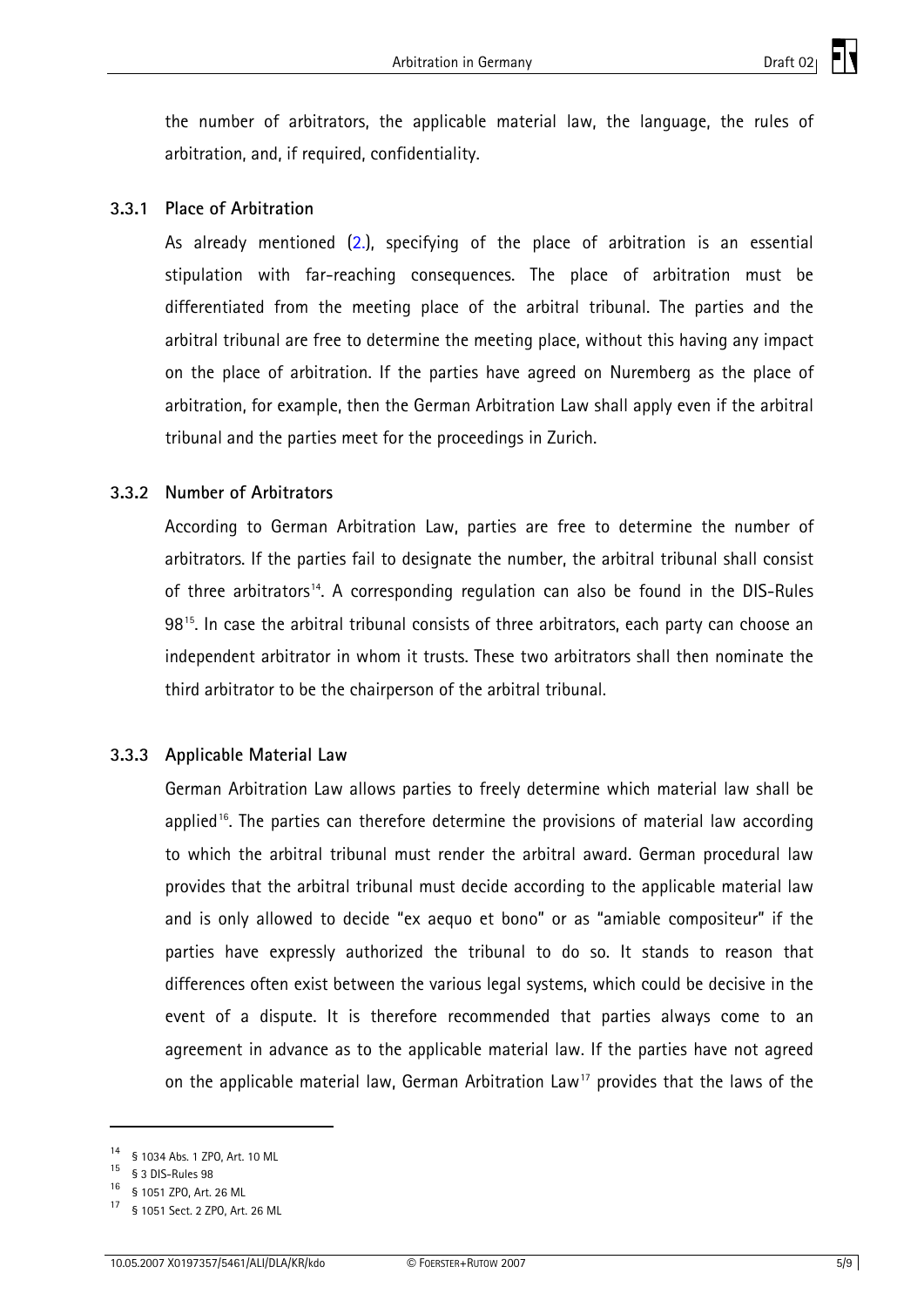<span id="page-5-0"></span>country with which the object of dispute is most closely connected shall be applied, for example, the place of fulfillment for supply contracts. This decision shall be made by the arbitral tribunal.

# **3.3.4 Language of the Proceedings**

The language of the proceedings shall decide the language in which the arbitral proceedings are conducted and the language in which documents must be presented. Therefore, the specified language has a large impact on the selection of arbitrators. If the parties do not decide on the language, the arbitral tribunal shall determine the language of the proceedings<sup>[1](#page-5-1)8</sup>.

## **3.3.5 Rules of Arbitration**

The advantage of agreeing on rules of arbitration lies in the fact that the arbitral proceedings are administered by the arbitral institution according to its respective rules. If the DIS is specified as the administering institution, which among other things will deliver the request for arbitration and the pleadings to the parties, the arbitral proceedings will begin at the time the request for arbitration is received at the DIS Secretariat<sup>[1](#page-5-2)9</sup>. The commencement of the arbitral proceedings generally delays or interrupts the limitation period in respect of a claim. The fact that the request for arbitration no longer needs to be served on the respondent in order to delay or interrupt an impending limitation period is of particular advantage if the request for arbitration must be served overseas at the respondent's registered office.

## **3.3.6 Confidentiality**

In each individual case, it must be determined whether the obligation of the parties to maintain confidentiality regarding the conduct and content of an arbitral proceeding and the parties involved is to be regulated by the arbitration agreement or not. Confidentiality is not regulated in many arbitration laws – including the German Arbitration Law<sup>[20](#page-5-3)</sup> – and in many rules of arbitral institutions. It is generally acknowledged, for arbitrators, that even without express regulation, a duty to maintain confidentiality with respect to the arbitral proceedings is in force. With respect to provisions of the DIS-Rules 98, on the other hand, a regulation of confidentiality is

<span id="page-5-1"></span><sup>18 § 1054</sup> Sect. 1 ZPO, Art. 22 Sect. 1 ML

<span id="page-5-2"></span><sup>19 § 6</sup> DIS-Rules 98

<span id="page-5-3"></span><sup>§§ 1025</sup> ff. ZPO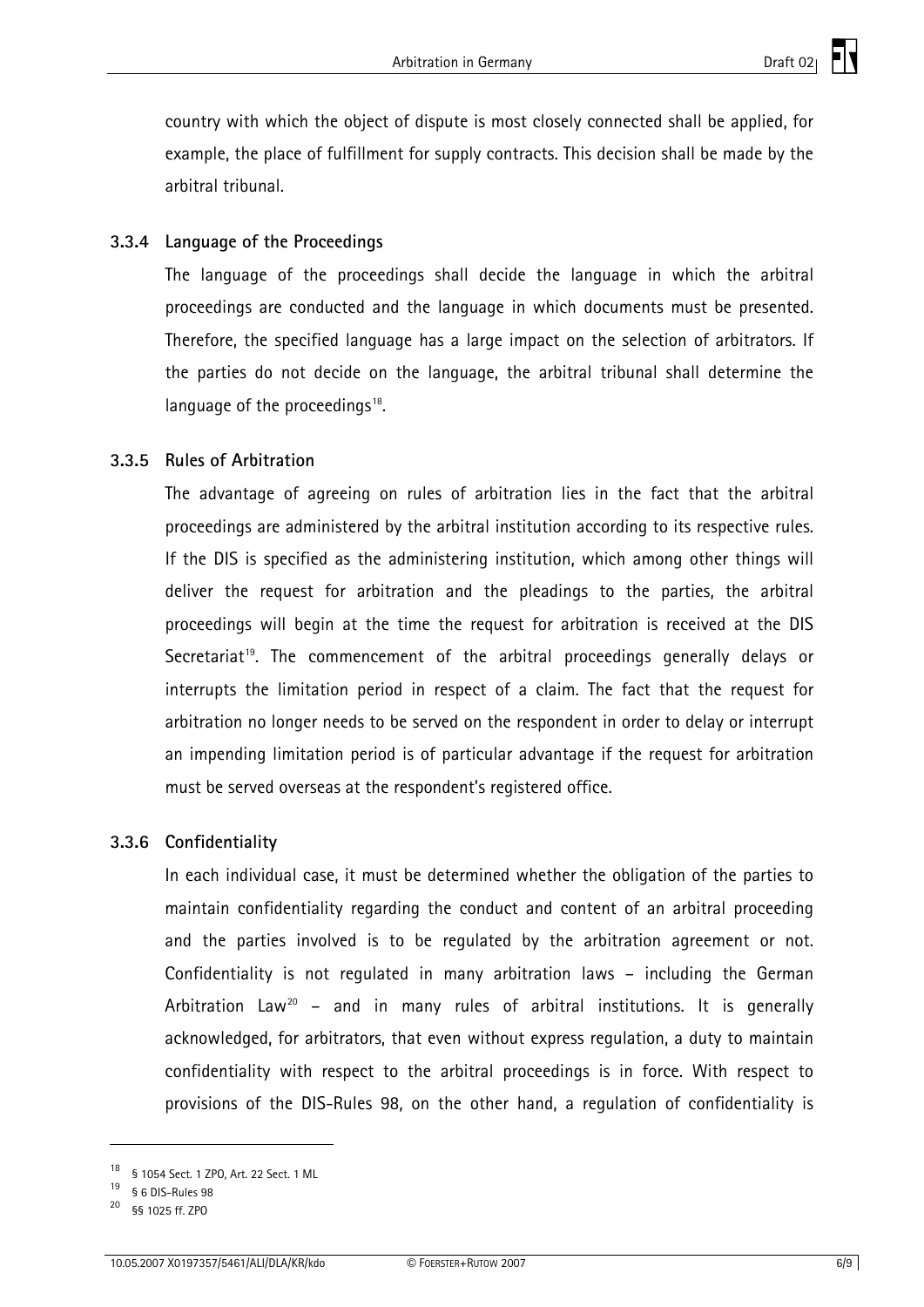<span id="page-6-0"></span>wholly unnecessary. This is because parties, arbitrators, and the DIS Secretariat are already obliged to maintain confidentiality regarding the conduct of the arbitral proceedings and the participating parties $21$ .

## **4. Arbitrability of Claims**

According to German Arbitration Law<sup>[22](#page-6-2)</sup>, any claim involving an economic interest can be the subject of an arbitration agreement. Claims not involving an economic interest can only be the subject of an arbitration agreement if the parties themselves have the authority to possibly reach a settlement regarding the matter in dispute. Also arbitrable according to German law are actions of nullity and legal challenges under company law or anti-trust disputes, but not patent disputes. In Germany, the Federal Patents Court is solely responsible for declarations of nullity regarding patents.

#### **5. Qualification of Arbitrators**

The parties are free to select arbitrators of their choice. Arbitrators can be any natural persons, regardless of nationality and professional qualification. Arbitrators can therefore also include persons who are not lawyers or legal experts, such as technical experts. The parties can therefore select arbitrators who have particular technical or legal expertise in the subject matters in dispute and can therefore best determine the quality and competence of the arbitral tribunal in each individual case. If the DIS-Rules  $98<sup>23</sup>$  $98<sup>23</sup>$  $98<sup>23</sup>$  are decided upon, the presiding arbitrator must be a lawyer, unless the parties have agreed otherwise. Liability insurance companies in Germany often require this as well, in addition with the requirement that the arbitral tribunal must be comprised of three arbitrators.

According to German Arbitration Law, the arbitrators must be impartial and independent. Arbitrators can be disqualified by the parties on grounds of bias because of presumed partiality<sup>[24](#page-6-4)</sup>. Each arbitrator is also obliged to immediately disclose all circumstances that could create doubt as to its impartiality or independence. This duty to disclose information exists before acceptance of arbitrator appointment and lasts throughout the entire arbitratal proceedings.

1

<span id="page-6-4"></span><span id="page-6-1"></span> $21$  § 43 DIS-Rules 98: the Swiss Rules contain a similar ruling in Art. 43; when applying the ICC Rules, the situation already becomes more complicated; only the arbitral tribunal and the ICC Court of Arbitration are obliged to maintain confidentiality ; this only applies for the parties if the arbitral tribunal implements measures of confidentiality according to Art. 20.7 ICC Rules.<br><sup>22</sup> § 1030 ZPO, Art. 1 Sect. 5 ML<br><sup>23</sup> § 9.9 DIS Prime 20.

<span id="page-6-2"></span>

<span id="page-6-3"></span><sup>§ 2.2</sup> DIS-Rules 98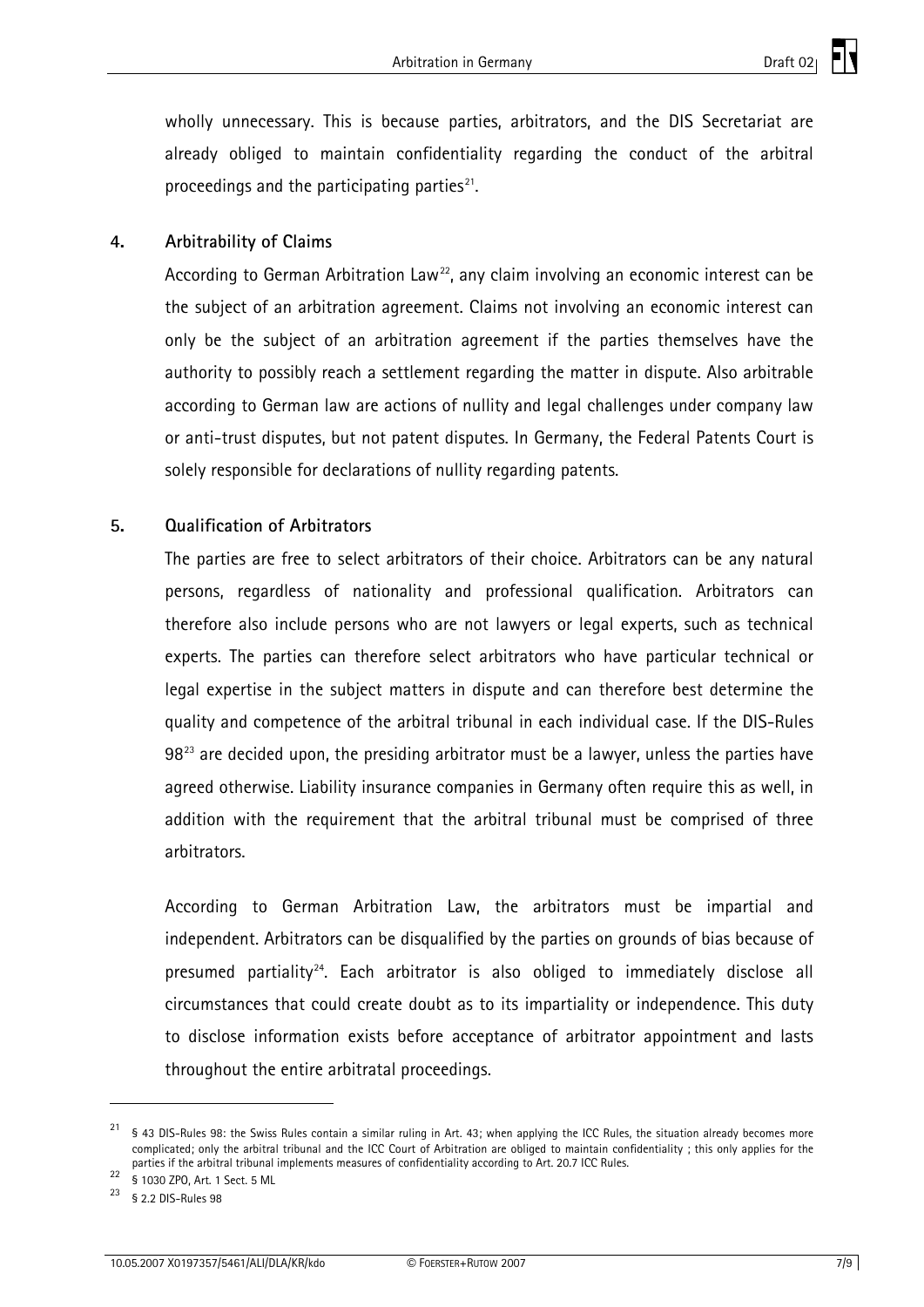### <span id="page-7-0"></span>**6. Arbitral Awards**

The arbitral tribunal decides on an arbitral award by a majority vote of the arbitrators. The arbitral award must be issued in writing and be justified, unless the parties have waived the requirement for justification. It is permissible to waive the requirement for justification according to both German Arbitration Law<sup>[2](#page-7-1)5</sup> and according to the DIS-Rules 98. Waiving justification is not advisable, however, since it makes control of the arbitral award more difficult in the recognition proceedings and can result in loss of coverage of liability insurance in liability actions.

# **7. Function of Ordinary Courts**

# **7.1 Competence to Verify Jurisdiction**

If an effective arbitration agreement has been agreed upon, jurisdiction of the ordinary courts for decisions regarding legal disputes shall be excluded. If the jurisdiction of the arbitral tribunal is contested before an ordinary court, the arbitral tribunal does not have the capacity to make a binding decision regarding its own jurisdiction. A decision regarding this issue shall be a matter solely for the ordinary courts.

## **7.2 Interim Legal Protection**

Arbitral tribunals can also arrange for interim measures<sup>[26](#page-7-2)</sup>. These measures can only be enforced by ordinary courts, however. Since this method is often too drawn-out, it is also possible to request arrangements for and subsequent conduct of interim measures directly at the ordinary courts<sup>[2](#page-7-3)7</sup>. In the hearing of evidence or the undertaking of other judicial actions, the arbitral tribunal or one party with the approval of the arbitral tribunal can also request support from the ordinary courts $^{28}$  $^{28}$  $^{28}$ .

# **7.3 Setting Aside and Enforcement of Arbitral Awards**

The relevant Higher Regional Court is responsible for examining arbitral awards. In these matters, the Higher Regional Court is not a full court of appeal, however, but it simply inspects within a very limited scope whether grounds for the setting aside or enforcement of the arbitral award exist, in particular in the event of violations of public

1

<span id="page-7-1"></span><sup>24 § 1036</sup> ZPO, Art. 12 ML

<sup>25 § 1054</sup> Sect. 2 ZPO, Art 31 Sect. 2 ML; § 34.3 DIS-Rules 98; the ICC Rules 1998 do not permit the grounds for the arbitral award to be waived.<br>§ 1041 ZPO, Art. 17 ML

<span id="page-7-4"></span><span id="page-7-2"></span>

<span id="page-7-3"></span><sup>27 § 1033</sup> ZPO